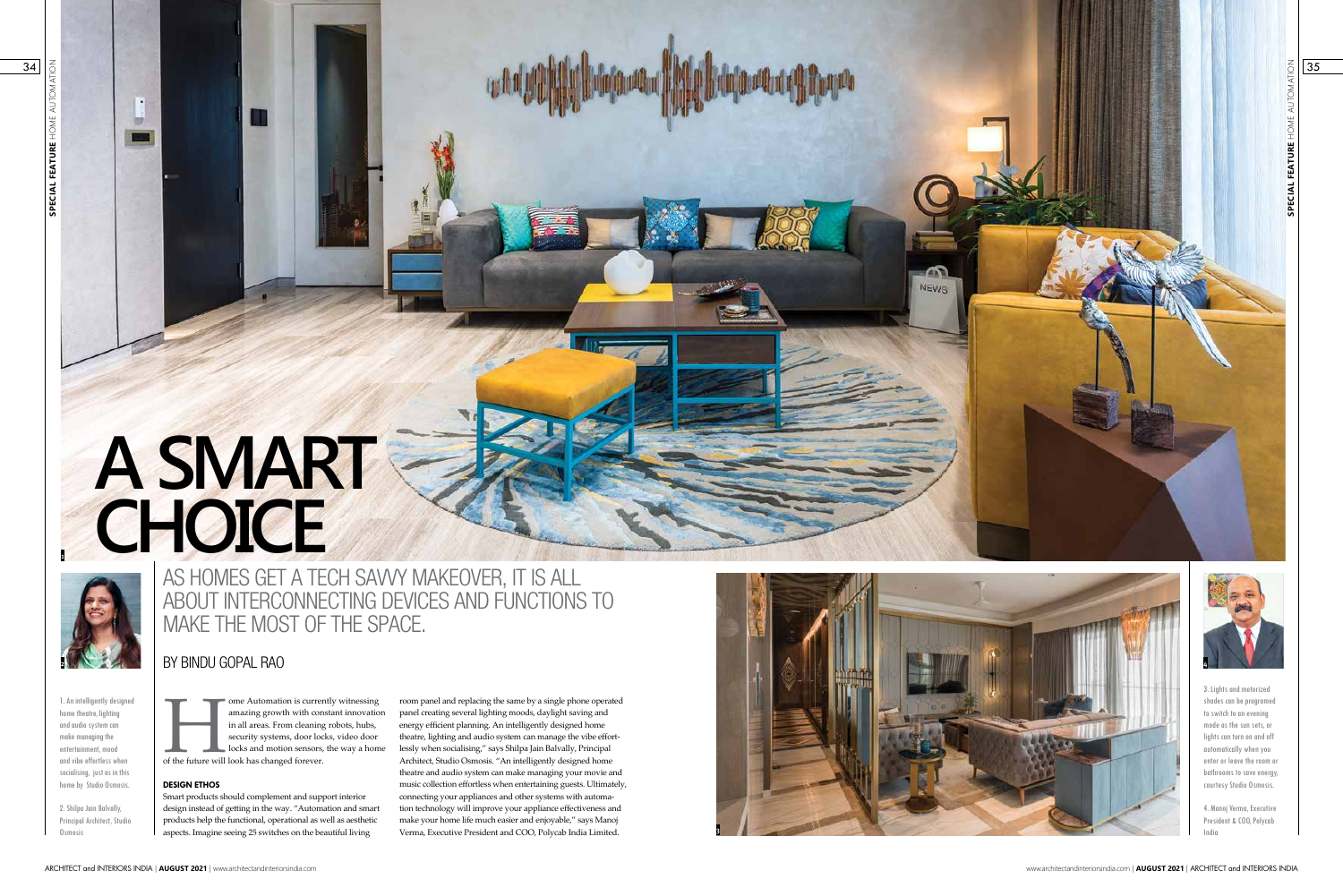![](_page_1_Picture_1.jpeg)

![](_page_1_Picture_29.jpeg)

![](_page_1_Picture_2.jpeg)

![](_page_1_Picture_3.jpeg)

![](_page_1_Picture_4.jpeg)

5. WhiteLion's affordable product bring the convenience of modern technology within the reach of all

6. Vishal Kukadiya, Founder, Whitelion.

10. Home automation solution from Aura Smart.

7. Abrar Ahmed, Co-Founder, Aura Smart.

8. Vivek Yadav, Sr. Vice President, Havells India

9. One can control appliances like geysers, ACs and water pump using the Crabtree Smart Socket via Mobile (Havells DigiTap App) and Voice assistants.

11. Hohm Automation range from Polycab offers individual smart products.

# **PRODUCTS GALORE**

WhiteLion's products such as smart switches and sensors are aesthetically designed to look good and not be intrusive. For example, WhiteLion's Mocha Series provides customdesigned switch panels made from marble, wood or any surface the client needs. "This way, you can add a switch that blends into the interiors without spoiling the design. Our range of TV sensors allows you to hide all the devices around the TV and keep the area looking neat," says Vishal Kukadiya, Founder, WhiteLion.

The Internet of Things (IoT) is now the key driving force behind smartification. This versatile smart socket simply plugs into any existing wall socket and enables smart controls for anything plugged into it. Smart IR Blaster, for instance, can provide app and voice controls to any Infra-red remote-controlled device. This works with other smart home devices on the same platform using Automation Routines. Smart Video doorbells add a lot of new features such as intelligent alerts, motion triggers and remote lock release. Some advanced models offer local and cloud video storage, voice controls and additional platform dependent features like integration into the overall home security systems.

## **GETTING ROOMY**

Home automation can work in a small studio apartment or a large villa. Automation, till a few years ago, was hailed as the domain of the uber rich, but not anymore. "With rapid strides in wireless home automation solutions, we have developed one of the largest portfolios of automation products in India and are able to cater to the needs of every kind of homeowner, irrespective of the project size. Our solutions range from ready to use out of the box smart products for simple automation to wireless retrofit automation that does not require any electrical or structural changes, and smart modular wireless automation with premium aesthetics for scalable, retrofit solutions for both new and old structures," says Vivek Yadav, Sr. Vice President, Havells India Ltd. Technologies have become widely accessible and much more economical than before. "Smart Homes offer value even in smaller projects with a variety of use-cases such as temperature control or geyser control for better energy savings. The only difference between a large project and a small one is

**11**

![](_page_1_Picture_13.jpeg)

![](_page_1_Picture_14.jpeg)

![](_page_1_Picture_12.jpeg)

37

### **TREND CHECK**

12&13. With a razor-sharp focus on convenience, safety and wellness, BluNex Life is the next generation of intelligent homes by Puravankara.

14. Abbasali Ookabhoy, President – Design, Puravankara

of inactivity, or as individuals leave from one room to the other. This also aids in easily switching on and switching off gadgets and appliances whether inside the house, or from a distance," says Srinivas Shanbhogue, Vice President, Home & Distribution, Schneider Electric India. **13** Currently, home automation is limited to a niche group within the ultra-luxury and luxury segment of real estate mainly in metros and mini metros. "There is a visible imbalance in the usage of technology within the urban, semiurban and rural population (urban masses have a greater dependence). Furthermore, the scope of smart technology is not just dependent on the design of the house but also on an uninterrupted flow of electricity and Wi-Fi facilities. This, along with infrastructural challenges, might be more prevalent in semi-urban and rural areas as opposed to their urban counterparts. However, we are optimistic that home automation will soon find its way to tier-2 and tier-3 markets," says Abbasali Ookabhoy, President – Design, Puravankara Ltd.

> 15. Priyanka MC, Founder, Principal Architect and Interior Designer, Maze Concepts.

16. Srinivas Shanbhogue, Vice President, Home & Distribution, Schneider Electric India.

the scale of the project and the number of devices involved. In the end, it's all about consumers taking back control of their lives," says Abrar Ahmed, Co-Founder, Aura Smart. A research by www.energy.gov shows that smart home automation technologies save up to 1-15 per cent energy.

![](_page_1_Picture_20.jpeg)

Investors of the home automation industry understand the grave need to make day to day activities touch free. "This revolution has brought many new trends into the construction realm, including automated domestic help, adjustable interior temperatures, facial and voice recognition and many more. There is also a rising need to integrate workspace automation solutions within homes. The new trends offer at-home conferences, control and contact of various devices, automated communication systems for a company, etc. Additionally, there are several acoustic panels and noise insulators available on the market that help to accentuate telephonic communication within a room," says Alok Hada, Director, Anusha Technovision Pvt. Ltd. Home upgrades and improvements are the focus as people increasingly work from home. "Home entertainment systems are looking at a complete overhaul with smart devices like the fire cube which seamlessly integrates with any device that you choose for your entertainment space. Right from your latest televisions to your surround sound speakers and the amps running the speakers or your game consoles, everything can be controlled just with your voice even without touching your remote," says Priyanka MC, Founder, Principal Architect and Interior Designer, Maze Concepts. **SUSTAINABILITY CUES** One of the biggest advantages of home automation is that it

## **TECH INCLUSIVITY**

**WALK THE TALK** Smart Home Technology is the future of sustainable living, keeps your home safe, and prevents accidental fires, water leaks, gas leaks, and other disasters. "Smart home technology switches off appliances that are not required after periods

### **PANDEMIC IMPACT**